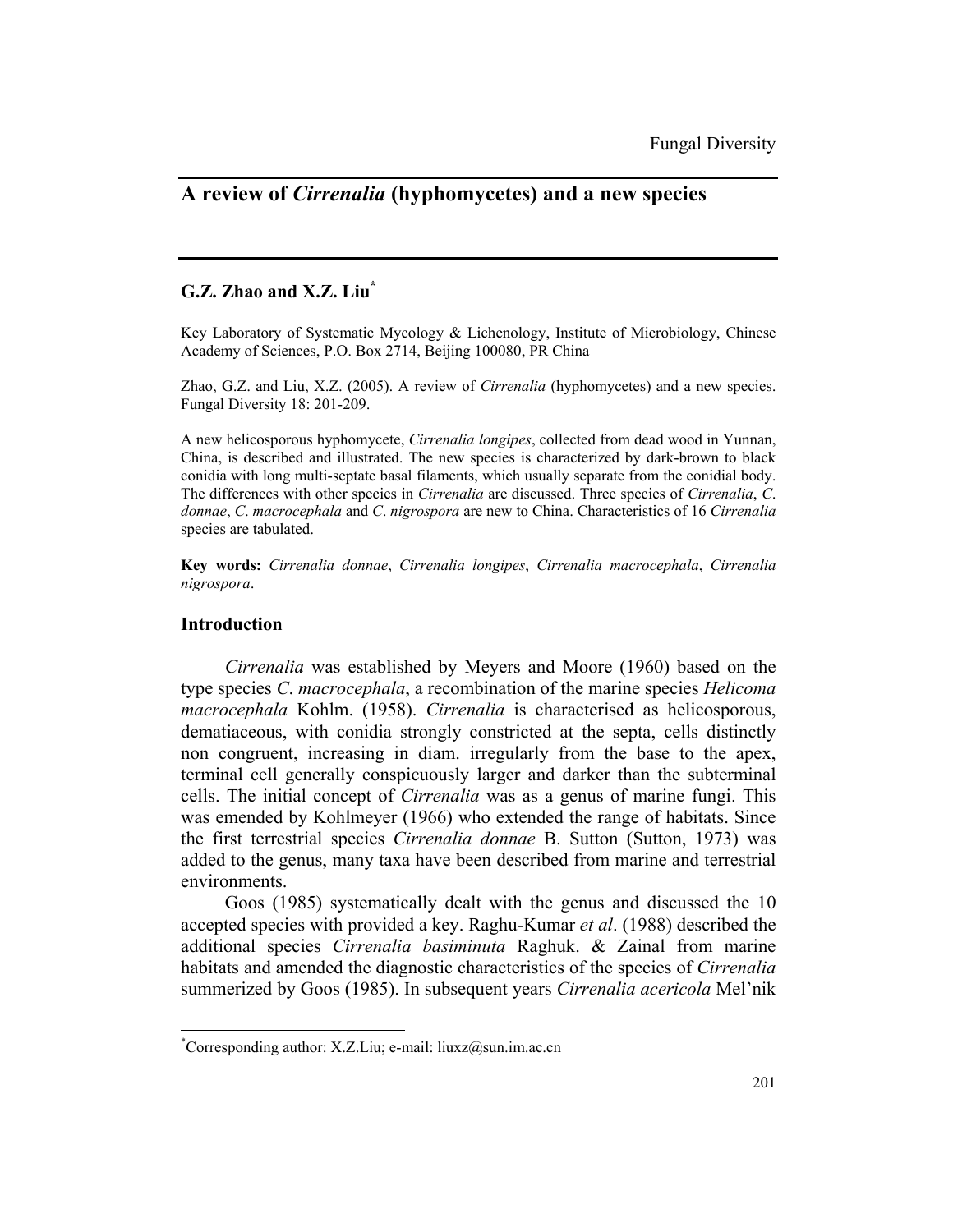(Mel'nik, 1988), *C*. *caffra* Matsush. (Matsushima, 1996) and *Cirrenalia adarca* Kohlm. (Kohlmeyer *et al*., 1997) were added to the genus. Kohlmeyer *et al*. (1997) established the connection between *C*. *adarca* and its teleomorph *Juncigena adarca* Kohlm., Volkm.-Kohlm. et O.E. Erikss. by culturing ascospores to produce the anamorphic stage on seawater agar. This is the first time that a teleomorph has been connected to a member of genus *Cirrenalia*. *Cirrenalia nigrospora* Somrithipol, Chatmala et E.B.G. Jones was described from fruits and seeds in a forest in Thailand (Somrithipol *et al*., 2002). Presently there are 15 species, including 7 marine lignicolous species and 8 terrestrial species (Tables1, 2).

During our investigations on helicosporous hyphomycetes in China, several interesting specimens of *Cirrenalia* were collected from different localities. One of them collected from dead wood in Yunnan characterized having fuscous to black conidium with long multi-septate basal conidial filament usually separated from conidial body is different from the other species in genus. Herewith, it is described as new to science. Three other species of *Cirrenalia* new to China are noted in present paper. A synopsis of 16 species of *Cirrenalia* (including the new species) is provided (Table 2).

### **Genus and species**

*Cirrenalia* Meyers & R.T. Moore, *Am*. *J*. *Bot*. 47: 346 (1960) Type species: *Cirrenalia macrocephala* (Kohlm.) Meyers & R.T. Moore (1960)

**Table 1.** Details of *Cirrenalia* species.

- *C. caffra* Matsush. [as '*caffera*'], *Matsu*. *Mycol*. *Mem*. 9: 6 (1996)
- *C. donnae* B. Sutton, *Mycol*. *Pap*. 132: 33 (1973)

*C. acericola* Mel'nik, *Mikologiya i Fitopatologiya* 22: 496 (1988)

*C. adarca* Kohlm., Volkm.-Kohlm. & O.E. Erikss., *Botanica Marina* 40: 292 (1997)

*C. basiminuta* Raghuk. & Zainal, in Raghu-Kumar, Zainal & Jones, *Mycotaxon* 31: 163 (1988)

*C. fusca* I. Schmidt, *Mycotaxon* 24: 419 (1985)

*C. indica* G.V. Rao & A.P. Reddy, *Indian J*. *Mycol*. *Res*. 16: 368 (1978)

*C. japonica* Sugiy., *Trans*. *Mycol*. *Soc*. *Japan* 22: 47 (1981)

*C. lignicola* P.M. Kirk, *Trans*. *Br*. *Mycol*. *Soc*. 77: 283 (1981)

*C. macrocephala* (Kohlm.) Meyers & R.T. Moore, *Am*. *J*. *Bot*. 47: 347 (1960)

<sup>≡</sup> *Helicoma macrocephala* Kohlm., *Ber*. *Bayer*. *Bot*. *Ges*. 71: 99 (1958)

*C. nigrospora* Somrithipol, Chatmala et E.B.G. Jones, *Nova Hedwigia* 75: 477 (2002)

*C. palmicola* Matsush., *Matsu*. *Mycol*. *Mem*. 1: 17 (1980)

*C. pseudomacrocephala* Kohlm., *Mycologia* 60: 266 (1968)

*C. pygmea* Kohlm., *Ber*. *Bayer*. *Bot*. *Ges*. 79: 35 (1966)

*C. tropicalis* Kohlm., *Mycologia* 60: 267 (1968)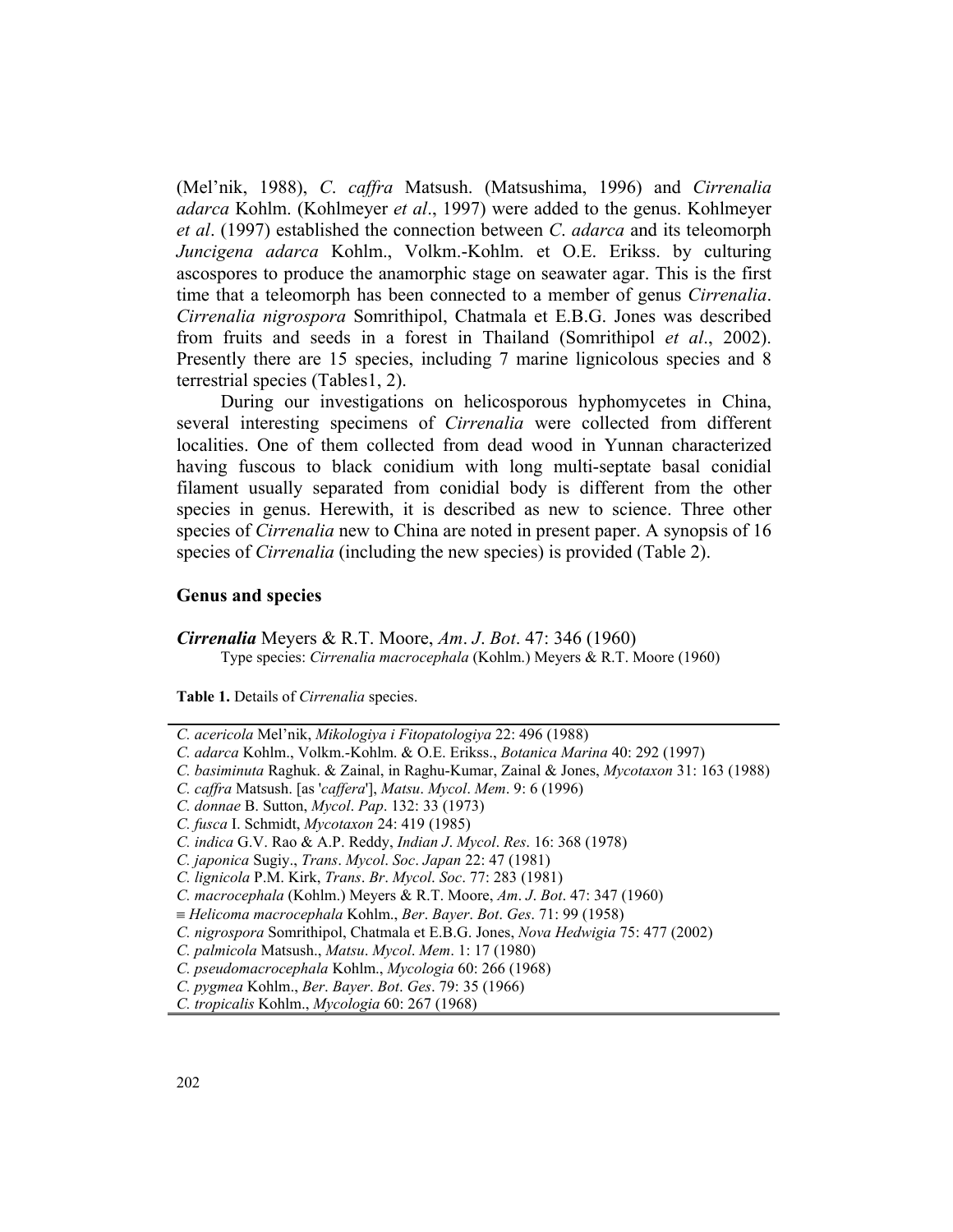# Fungal Diversity

| Species/habitat            | Conidiophore                | Conidia morphology    |                                |                      |                  |                             |
|----------------------------|-----------------------------|-----------------------|--------------------------------|----------------------|------------------|-----------------------------|
|                            | size $(\mu m)$              | Color                 | Coiling                        | Size $(\mu m)$       | <b>Septation</b> | Diam. of filament $(\mu m)$ |
| <b>Marine species</b>      |                             |                       |                                |                      |                  |                             |
| C. adarca                  |                             | Pale to dark brown    | Irregular                      | $12 - 25$            | $4-9$            | $4 - 12$                    |
| C. basiminuta              | $8.2 - 28 \times 1.4 - 2.5$ | Light brown           | $\frac{1}{4}$ -1               | $29-41 \times 18-34$ | $3 - 5$          | $9 - 14$                    |
| C. fusca                   | $-33 \times 2$              | Brown to dark brown   | $1\frac{1}{2}$                 | $20-36 \times 20-30$ | $2 - 4$          | $11 - 22.5$                 |
| C. macrocephala            | $3.5 - 25 \times 2 - 5$     | Bright reddish brown  | $\frac{1}{4}$ -1               | $20 - 25$            | $2 - 7$          | $10 - 15$                   |
| C. pseudomacrocephala      | $23-30 \times 3-5$          | Fuscous to grey brown | $1\frac{1}{4}$                 | 27-38                | $3-6$            | $16 - 20$                   |
| C. pygmea.                 |                             | Black                 | $\frac{1}{2}$ -1               | $25-31 \times 28-34$ | $3 - 4$          | $16 - 23$                   |
| C. tropicalis              | $25-42 \times 2.5-5$        | Light reddish brown   | $1 - 1\frac{1}{2}$             | $30 - 38$            | $6-12$           | $9-12$                      |
| <b>Terrestrial species</b> |                             |                       |                                |                      |                  |                             |
| C. acericola               | $6-8 \times 30$             | Dark brown            | $\frac{1}{2}$                  | 24-27                | $3 - 5$          | $12 - 15$                   |
| $C.$ caffra                |                             | Pale brown to brown   | $\frac{1}{2}$ -1 $\frac{1}{2}$ | $10 - 22$            | $3 - 8$          | $5.0 - 7.5$                 |
| C. donnae                  | $-35 \times 3 - 6$          | Reddish brown         |                                | $20 - 25.5$          | $7 - 11$         | 10                          |
| C. indica                  | $6-9 \times 3-6$            | Pale to dark brown    | $\frac{1}{4} - \frac{1}{2}$    | $10 - 18$            | $\blacksquare$   | $10-15$                     |
| C. japonica                | $-63 \times 2.5 - 6$        | Reddish brown         | $\frac{1}{2}$ -1               | 18-28                | $4-9$            | $12 - 20$                   |
| C. lignicola               | $-x2$                       | Olivaceous brown      | $1\frac{1}{2} - 2$             | $15 - 20$            | Up to $12$       | $5-6$                       |
| C. nigrospora              | $- \times 5 - 5.5$          | Black                 |                                | 50-75                | $7 - 11$         | $10-20$                     |
| C. palmicola               | $- \times 1 - 2.5$          | Dark brown            | $1 - 3$                        | $40-100 \times 5-8$  | $10 - 30$        | $5 - 8$                     |
| C. longipes                | $- \times 4 - 6$            | Dark brown to black   | $1\frac{1}{2} - 2\frac{1}{2}$  | 50-75                | Up to $35$       | $6 - 15.5$                  |

# **Table 2.** Synopsis of *Cirrenalia* species.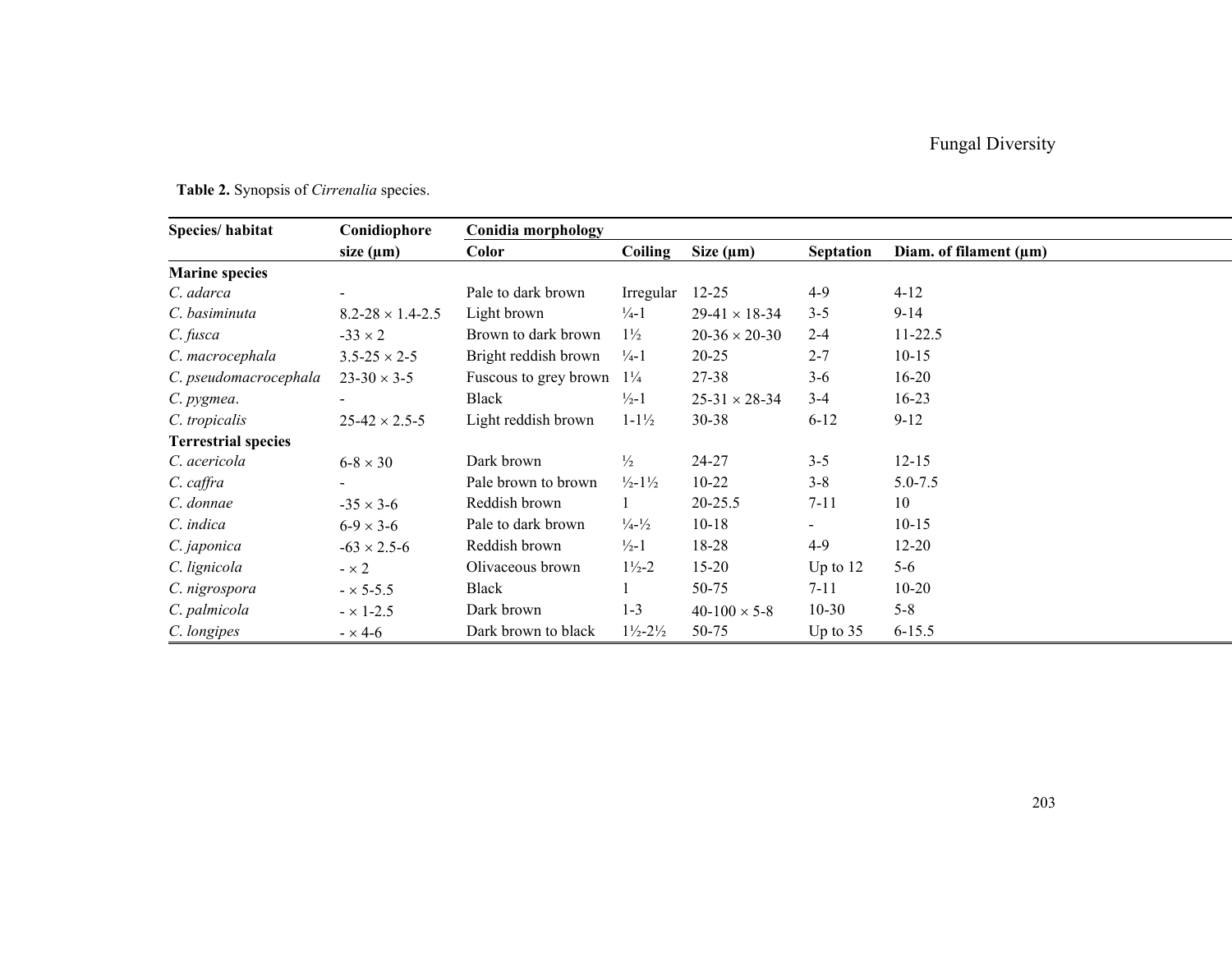### *Cirrenalia longipes* G.Z. Zhao & X.Z. Liu, **sp. nov.** (Fig. 1)

*Etymology*: *longipes*, referring to the long basal cells of conidial filament.

Coloniae in substrato naturali nigrae, granulosae, inconspicuae, constantes e sporodochiis arcte aggregates, sub lente sporodochia singula sparsa brunnea visibilia. Mycelium sparsum, pro maxima parte submersum. Conidiophora brevia, simplicia vel obsoleta, non ramosa, erecta, recta vel flexuosa, pallide brunnea vel brunnea, septata, laevia, 4- 6 µm lata. Cellulae conidiogenae monoblasticae, in conidiophoris incorporatae, terminals, determinatae. Conidia acrogena, solitaria, sicca, helicoidea, laevia. Conidia juventuta, rufobrunnea cum cellula basali pallide brunnea, 4-7-septata, in 1vel 1.5 spiris convoluta, apex obtusus; filum ad apice 26 µm crassum, basim versus decrescens,  $121 \times 2.5-4$  µm. Conidia arcte 1½-2½ ad semel contorta ad maturitatem, atrobrunnea, 50-75 µm diam., ad 35-septa, non vel leniter constricta, ad apicem obtuse; filum ad partem latissimam(vel ad apicem), 6-15.5 µm crassum, basim versus decrescens, ad septa constricata,

**Holotypus**: in lingo emortuo arboris ignotae, in Monte Gaoligongshan, Tongbiguan, Yunnan Provincia Sinica, 20 October 2003, G.Z. Zhao, HMAS 88754 (=  $ZGZII_{03}218$ ).

*Colonies* on natural substrate black, granular, inconspicuous, consisting of groups of sporodochia. Under the stereomicroscope, individually scattered, superficial, brown sporodochia are visible. Mycelium was scanty, mostly immersed. *Conidiophores* short, simple, unbranched, erect, straight or flexuous, pale-brown to brown, smooth, 4-6 µm late. *Conidiogenous cells* monoblastic, integrated, terminal, determinate. *Conidia* acrogenous, solitary, dry, helicoid, smooth-walled. Immature conidia reddish brown, mostly coiled 1-1.5 times; width of filament distinguished increasing from base to apex, up to 26 µm at the broadest part, septa 4-7, apex obtuse; basal parts long tapering, usually kept separated from the conidium body,  $121 \text{ µm}$  long and  $2.5-4 \text{ µm}$ wide at the widest part. Mature conidia gradually becoming fuscous to black, septa usually opaque, up to 35, spiraled diam. 50-75 µm, width of filament usually slightly increasing from base to apex, unlike those in immature conidia, 6-15.5  $\mu$ m wide, coiled  $1\frac{1}{2}$ -2 $\frac{1}{2}$  times, basal cells brown, markedly constricted at the septa, conidia usually with the long basal conidial filament which kept separating from the body.

*Notes*: Long basal conidial filament of *C*. *longipes* with obviously separation from conidial body presents a characteristic, which distinct differed from those of marine and some terrestrial species. Of all the accepted species, *C*. *longipes* resembles *C*. *nigrospora* and *C*. *donnae*, but differs from *C*. *nigrospora* by which has tightly and regularly coiled conidia with larger intermediate cells and from *C*. *donnae* by which has short basal part cells of conidial filament.

*Cirrenalia macrocephala* (Kohlm.) Meyers & Moore, Am. J. Bot. 47: 347  $(1960)$ . (Fig. 2)

*Colonies* on natural substrate, effuse, disperse and black. *Mycelium* is mostly immersed and partly superficial; hyphae 3-5 µm in diam., septate,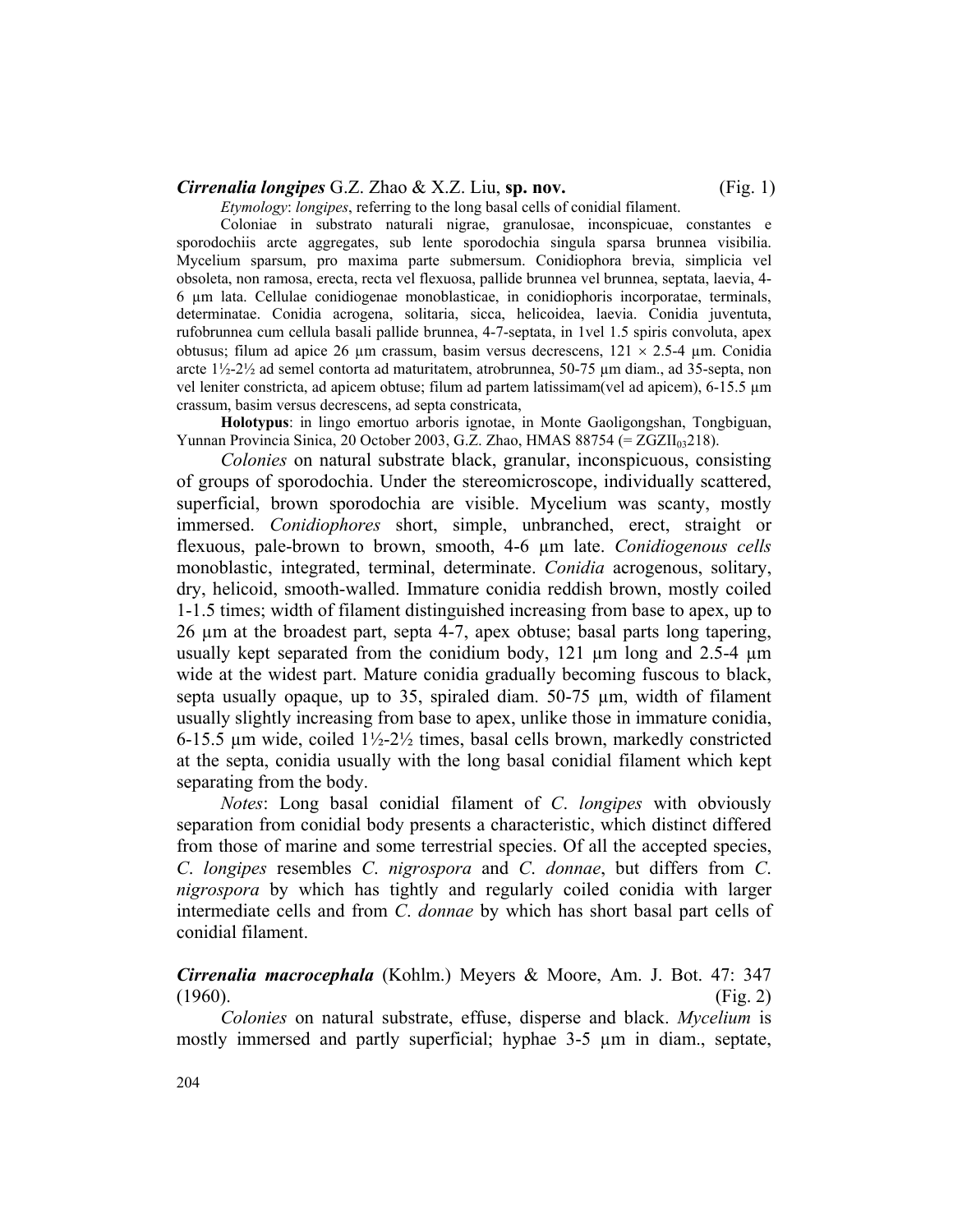

**Fig. 1.** *Cirrenalia longipes* (from holotype). Conidiophores and conidia on natural substrate. **A.** Immature conidia. **B.** Mature conidia. Bar = 25 µm.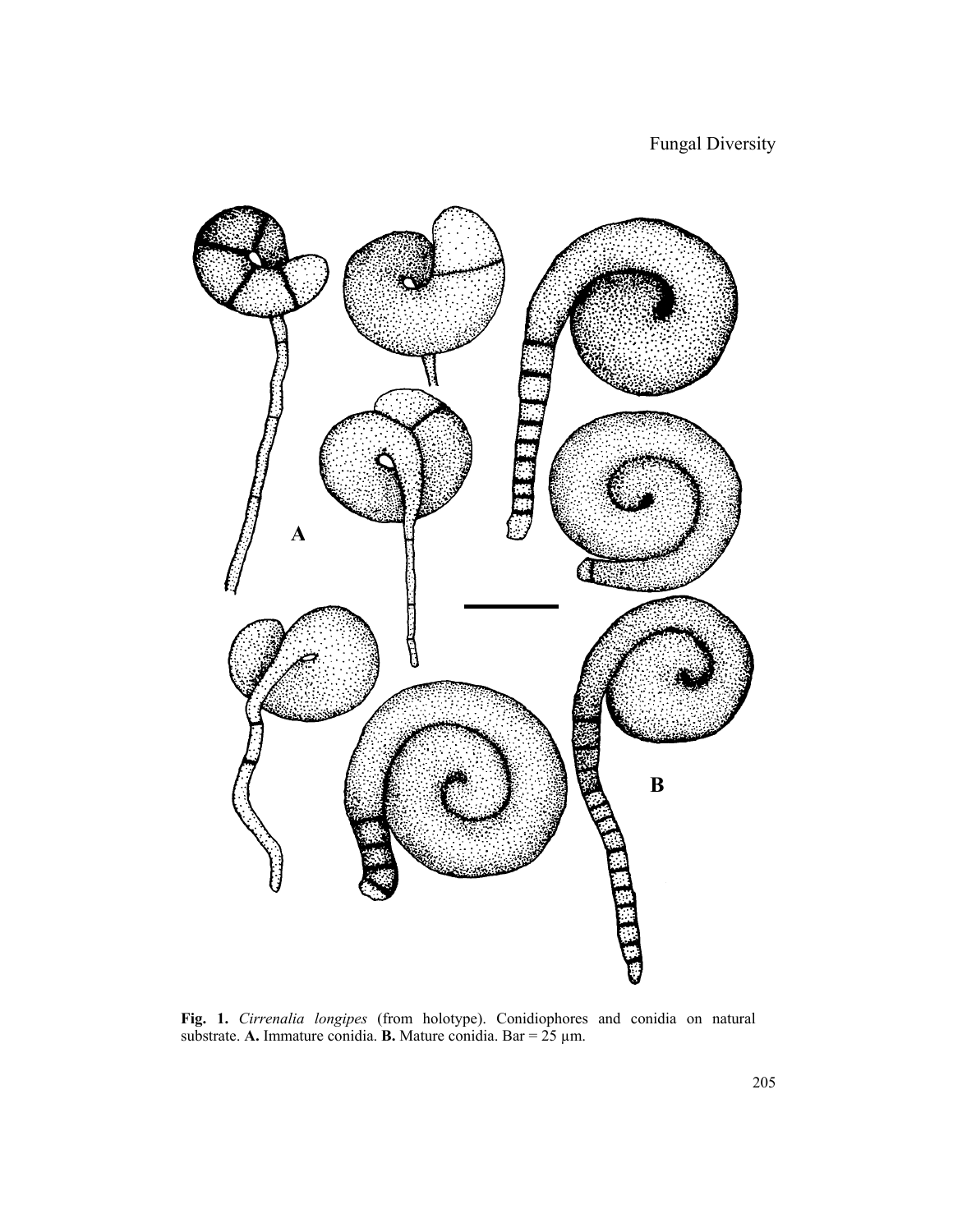

**Fig. 2.** *Cirrenalia macrocephala* (from HYM022). Conidiophores and conidia on natural substrate. Bar =  $25 \mu m$ .



**Fig. 3.** *Cirrenalia nigrospora* (from HMAS 86270). Conidiophores and conidia on natural substrate. Bar =  $25 \mu m$ .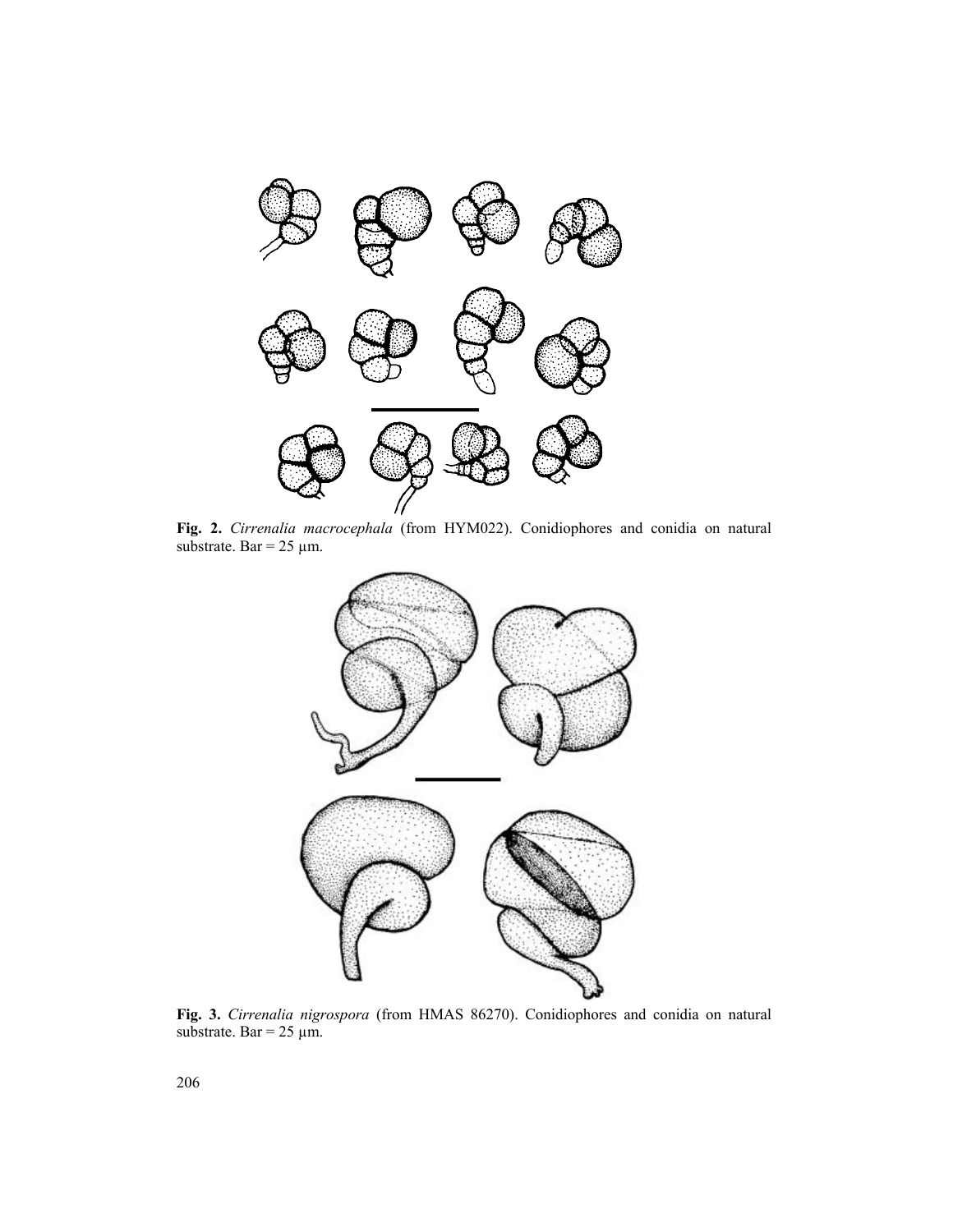hyaline to pale brown. *Conidiophores* narrow, micronematous, pale, terminal, integrated, monoblastic and determinate, 10-20.5 × 2.5-4.5 µm. *Conidiogenous cells* monoblastic, integrated, terminal, determinate. *Conidia* solitary, helicoids, semi-contorted, mostly coiled  $0.75$ -1 times,  $19-34.5 \mu m$  in diam.,  $3-4(5)$ septate, constricted at the septa, bright reddish brown; cells increase in size and pigments from base to apex: apical cell conspicuously swollen, subglobose, darker than the others,  $10-17.5 \mu m$ ; basal cell cylindrical and tapering,  $4.5-11$ µm long and 3-7.5 µm wide at the widest part.

On wood exposed to seawater, occurs in Haiyang coastal water, Shandong Province, China, May 20, 2003, Coll. Jinjing. HYM022 (permanent-slide) was preserved in HMAS.

This fungus shows typical characteristics of marine habitat and conidial morphology of *C*. *macrocephala*. It is easily to assign to *C*. *macrocephala*. A closely similar species *C*. *pseudomacrocephala* can be distinguished this species by fuscous to grey brown conidia, and by sizes of terminal cells (16-20  $\mu$ m in diam.) and sizes of conidiophore (23-30  $\times$  3-5  $\mu$ m).

*Cirrenalia nigrospora* Somrithipol, Chatmala & E.B.G. Jones, Nova Hedwigia 75: 477-485 (2002). (Fig. 3)

On natural substrate, conidiophores and conidia aggregated into punctiform sporodochia, dispersed, black, granular. *Mycelium* is partly superficial and partly immersed; hyphae 3-4 µm wide, septate, brown. *Conidiophores* micronematous or semi-macronematous, 4.5-5.5 µm wide, simple, acrogenous or arising laterally on hyphae, light brown. *Conidiogenous cells* monoblastic, integrated, terminal, determinate. *Conidia* acrogenous, solitary, dry, helicoids, mostly 1-3 times contorted, 8-12 septa, not constricted at the septa, black; cells increasing in diam. from base to apex, distinctly dissimilar; spiral 55-75 µm diam.; terminal cell 10-18 µm high, 6-12 µm diam., cylindrical; central cells obtusely conical or doliiform.

Pure culture grows slowly, reaching 0.5-1 cm diam. in 20 days at 25˚C on PDA. Colony on PDA effuse, gray, brown or dark brown, hairy or velvety, round, conidia richness. Conidia brown to dark brown, other conidial morphology is similar to those on natural substrate.

On dead fallen branches of undetermined tree, Dinghushan mountain, Zhaoqing, Guangdong Province, China. December 9, 2003, Coll. G.Z. Zhao, HMAS 86270 (=  $ZGZII_{03}177$ ).

*Cirrenalia donnae* B. Sutton, Mycol. Pap. 132: 33 (1973). (Fig. 4) On natural substrate, sporodochia formed, scattered, punctiform, dark brown, tightly, shiny, up to 0.1-0.8 mm. Mycelium mostly immersed and partly superficial. Conidiophores micronematous or semi-macronematous, brown.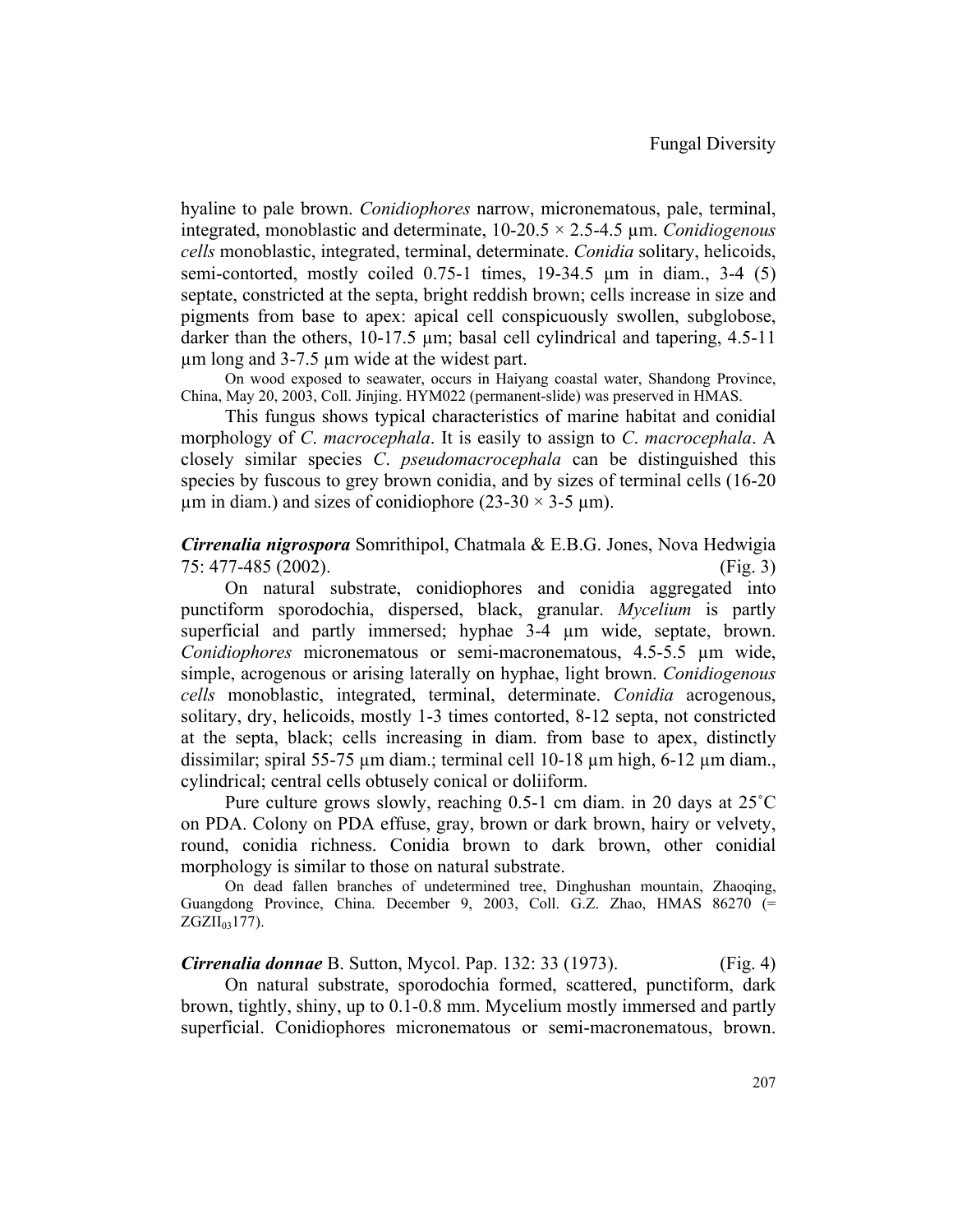

**Fig. 4.** *Cirrenalia donnae* (from HMAS 88753). Conidia on natural substrate. Bar = 25 µm.

Conidia acrogenous, solitary, dry, helicoid, 39-62 µm diam., dark brown to black, mostly coiled 1-1.5 times, 4-11 but mostly 5 septa, mature conidia septa thick and very dark, constricted at the septa, smooth, filament 15-22 µm thick at the broadest part; immature conidia brown, septa non-constricted, cells increasing in diam. from base to apex, basal cell conical truncate.

On decaying branches of unidentified tree, Gaoligongshan mountain, Tongbiguan, Yunnan Province, China, 20 October 2003, Coll. G.Z. Zhao, HMAS 88753 (= ZGZII<sub>03</sub>231).

The Chinese collection has distinct larger conidia than those original descriptions (20-25.5 µm in diam.) of *Cirrenalia donnae* (Sutton, 1973). However, there are no obviously differences of other morphological characteristics between those two species. Only the difference of conidium size do not support that the Chinese specimen represents a distinguishable species.

### **Acknowledgements**

The authors thank Dr. S. Somrithipol for the precious comments about the taxonomy of the new species and providing references of *Cirrenalia adarca*, and Dr. R.D. Goos for his